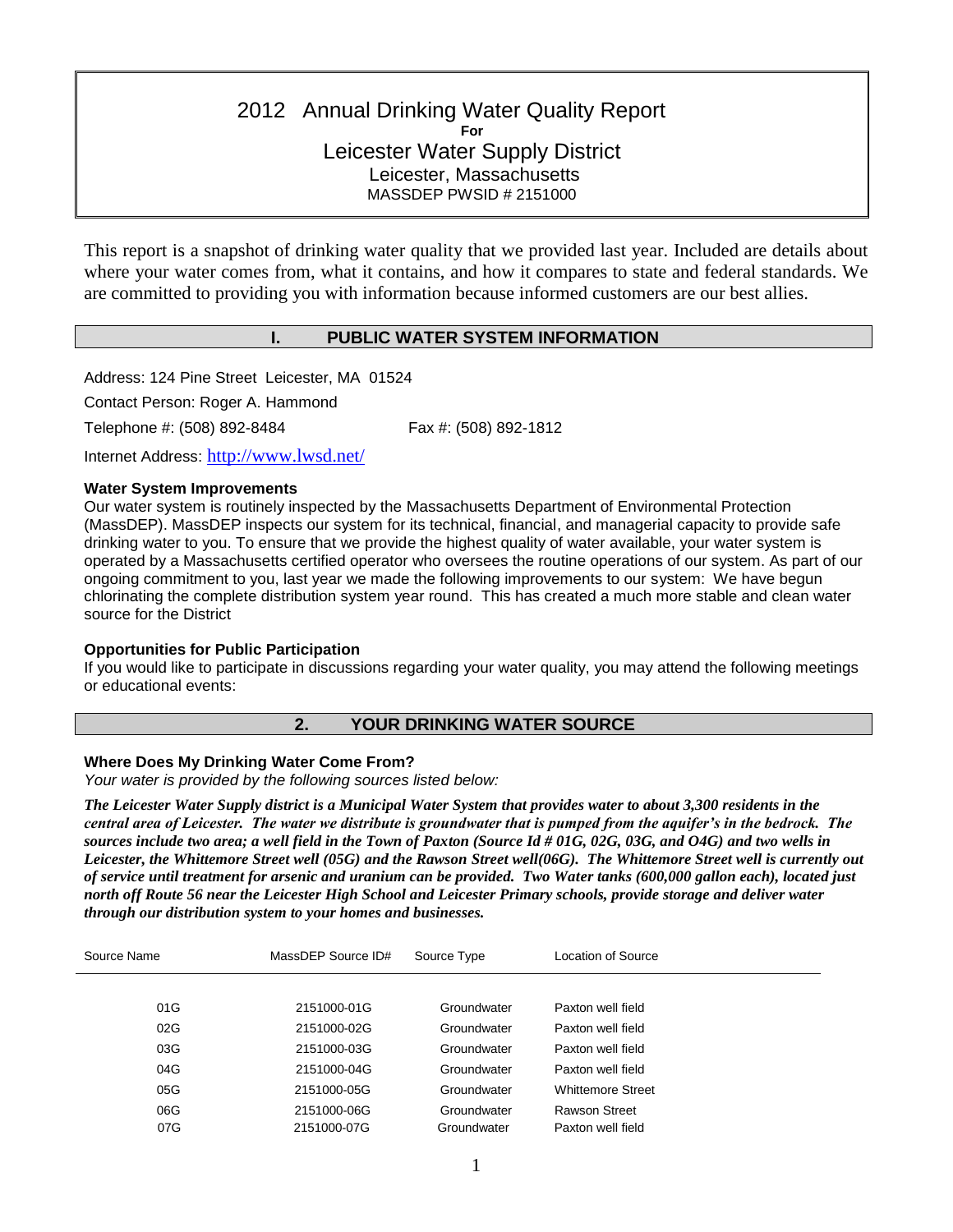### **Is My Water Treated?**

Our water system makes every effort to provide you with safe and pure drinking water. To improve the quality of the water delivered to you, we treat it to remove several contaminants.

- *We add a disinfectant to protect you against microbial contaminants.*
- *We chemically treat the water to reduce lead and copper concentrations.*
- *We aerate the water to reduce radon concentrations.(Well #06G)*
- *We chemically treat the water to reduce levels of iron and manganese.*
- *We filter the water to remove uranium and other naturally occurring radionuclides.(Wells 02G, 03G + 06G)*
- *We filter the water to remove arsenic. (Wells 02G, 03G + 06G)*

The water quality of our system is constantly monitored by us and MassDEP to determine the effectiveness of existing water treatment and to determine if any additional treatment is required.

Our water system makes every effort to provide you with safe and pure drinking water. The water quality of our system is constantly monitored by us and MassDEP to determine if any treatment may be required. Prior water quality test results show that the water needs to be treated to continue to meet these goals. To improve the quality of the water, our system is working on the installation of treatment to arsenic and uranium in Well #05G (Whittemore Street)*.* We expect this treatment to be on-line and operational by *April 2014.*

### **How Are These Sources Protected?**

MassDEP has prepared a Source Water Assessment Program (SWAP) Report for the water supply source(s) serving this water system. The SWAP Report assesses the susceptibility of public water supplies.

### **What is My System's Ranking?**

A susceptibility ranking of Moderate was assigned to this system using the information collected during the assessment by MassDEP.

### **Where Can I See The SWAP Report?**

The complete SWAP report is available at *our office located at 124 Pine Street, Leicester, MA during regular business hours* and online at *<http://www.mass.gov/dep/water/drinking/sourcewa.htm#reports>* . For more information, call *Roger A. Hammond at (508) 892-8484.*

### Residents can help protect sources by:

- *Practicing good septic system maintenance*
- *Supporting water supply protection initiatives at the next town meeting*
- *Taking hazardous household chemicals to hazardous materials collection days*
- *Contacting the water department or Board of Health to volunteer for monitoring or education outreach to schools*
- *Limiting pesticide and fertilizer use, etc.*

### **3. SUBSTANCES FOUND IN TAP WATER**

Sources of drinking water (both tap water and bottled water) include rivers, lakes, streams, ponds, reservoirs, springs, and wells. As water travels over the surface of the land or through the ground, it dissolves naturallyoccurring minerals, and in some cases, radioactive material, and can pick up substances resulting from the presence of animals or from human activity.

Contaminants that may be present in source water include:

**Microbial contaminants** -such as viruses and bacteria, which may come from sewage treatment plants, septic systems, agricultural livestock operations, and wildlife.

**Inorganic contaminants** -such as salts and metals, which can be naturally-occurring or result from urban stormwater runoff, industrial, or domestic wastewater discharges, oil and gas production, mining, and farming.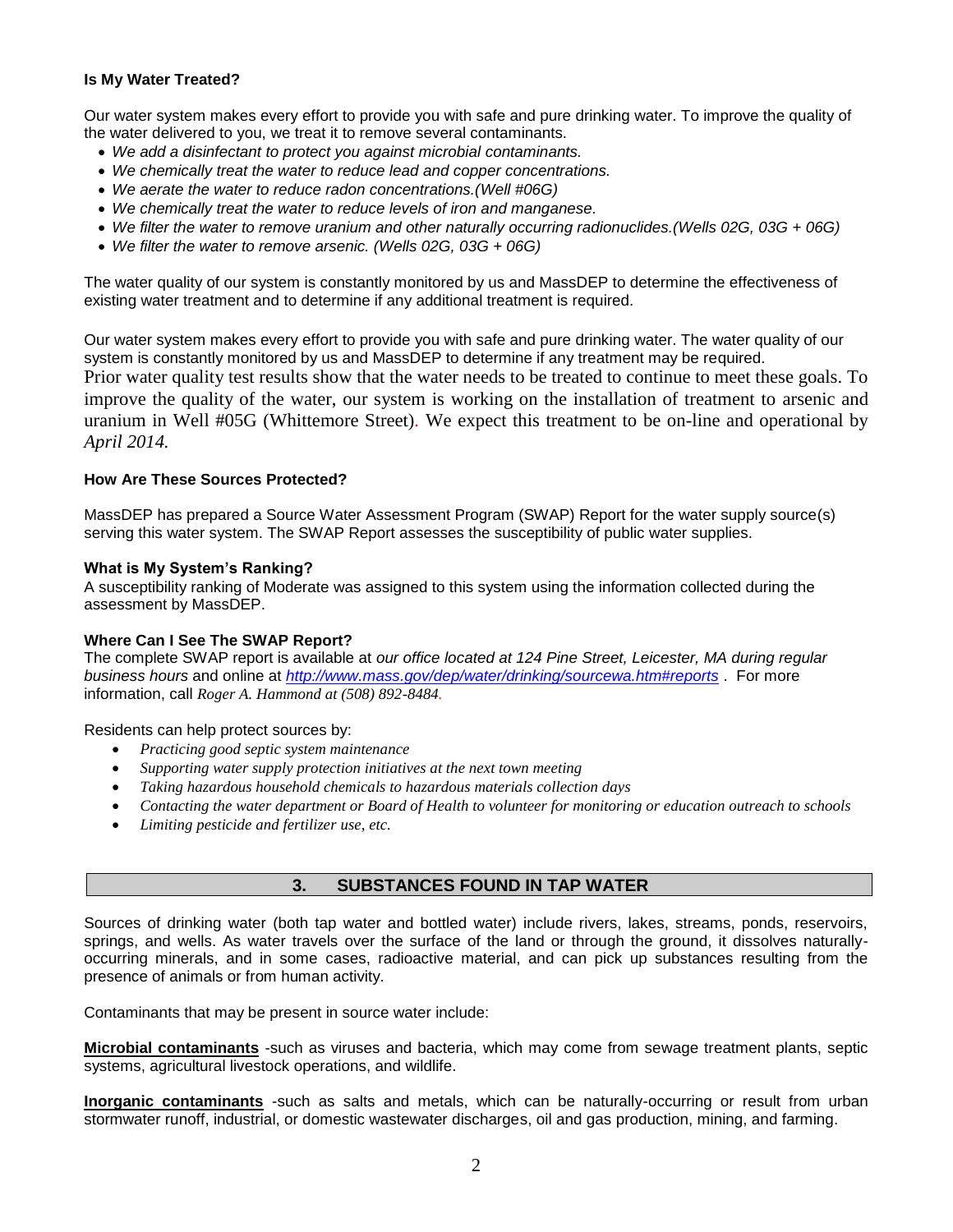**Pesticides and herbicides** -which may come from a variety of sources such as agriculture, urban stormwater runoff, and residential uses.

**Organic chemical contaminants** -including synthetic and volatile organic chemicals, which are by-products of industrial processes and petroleum production, and can also come from gas stations, urban stormwater runoff, and septic systems.

**Radioactive contaminants** -which can be naturally occurring or be the result of oil and gas production and mining activities.

In order to ensure that tap water is safe to drink, the Department of Environmental Protection (MassDEP) and U.S. Environmental Protection Agency (EPA) prescribe regulations that limit the amount of certain contaminants in water provided by public water systems. The Food and Drug Administration (FDA) and Massachusetts Department of Public Health (DPH) regulations establish limits for contaminants in bottled water that must provide the same protection for public health. All drinking water, including bottled water, may reasonably be expected to contain at least small amounts of some contaminants. The presence of contaminants does not necessarily indicate that water poses a health risk. More information about contaminants and potential health effects can be obtained by calling the EPA's Safe Drinking Water Hotline (800-426-4791).

Some people may be more vulnerable to contaminants in drinking water than the general population. Immunocompromised persons such as persons with cancer undergoing chemotherapy, persons who have undergone organ transplants, people with HIV/AIDS or other immune system disorders, some elderly, and some infants can be particularly at risk from infections. These people should seek advice about drinking water from their health care providers. EPA/Centers for Disease Control and Prevention (CDC) guidelines on lowering the risk of infection by cryptosporidium and other microbial contaminants are available from the Safe Drinking Water Hotline (800-426- 4791).

If present, elevated levels of lead can cause serious health problems, especially for pregnant women and young children. Lead in drinking water is primarily from materials and components associated with service lines and home plumbing. Leicester Water Supply District is responsible for providing high quality drinking water, but cannot control the variety of materials used in plumbing components. When your water has been sitting for several hours, you can minimize the potential for lead exposure by flushing your tap for 30 seconds to 2 minutes before using water for drinking or cooking. If you are concerned about lead in your water, you may wish to have your water tested. Information on lead in drinking water, testing methods, and steps you can take to minimize exposure is available from the Safe Drinking Water Hotline or at [http://www.epa.gov/safewater/lead.](http://www.epa.gov/safewater/lead)

## **4. IMPORTANT DEFINITIONS**

**Maximum Contaminant Level (MCL)** – The highest level of a contaminant that is allowed in drinking water. MCLs are set as close to the MCLGs as feasible using the best available treatment technology.

**Maximum Contaminant Level Goal (MCLG)** –The level of a contaminant in drinking water below which there is no known or expected risk to health. MCLGs allow for a margin of safety.

**Maximum Residual Disinfectant Level (MRDL) --** The highest level of a disinfectant (chlorine, chloramines, chlorine dioxide) allowed in drinking water. There is convincing evidence that addition of a disinfectant is necessary for control of microbial contaminants.

**Maximum Residual Disinfectant Level Goal (MRDLG)** -- The level of a drinking water disinfectant (chlorine, chloramines, chlorine dioxide) below which there is no known of expected risk to health. MRDLG's do not reflect the benefits of the use of disinfectants to control microbial contaminants.

**Treatment Technique (TT)** – A required process intended to reduce the level of a contaminant in drinking water.

**Action Level (AL)** – The concentration of a contaminant which, if exceeded, triggers treatment or other requirements that a water system must follow.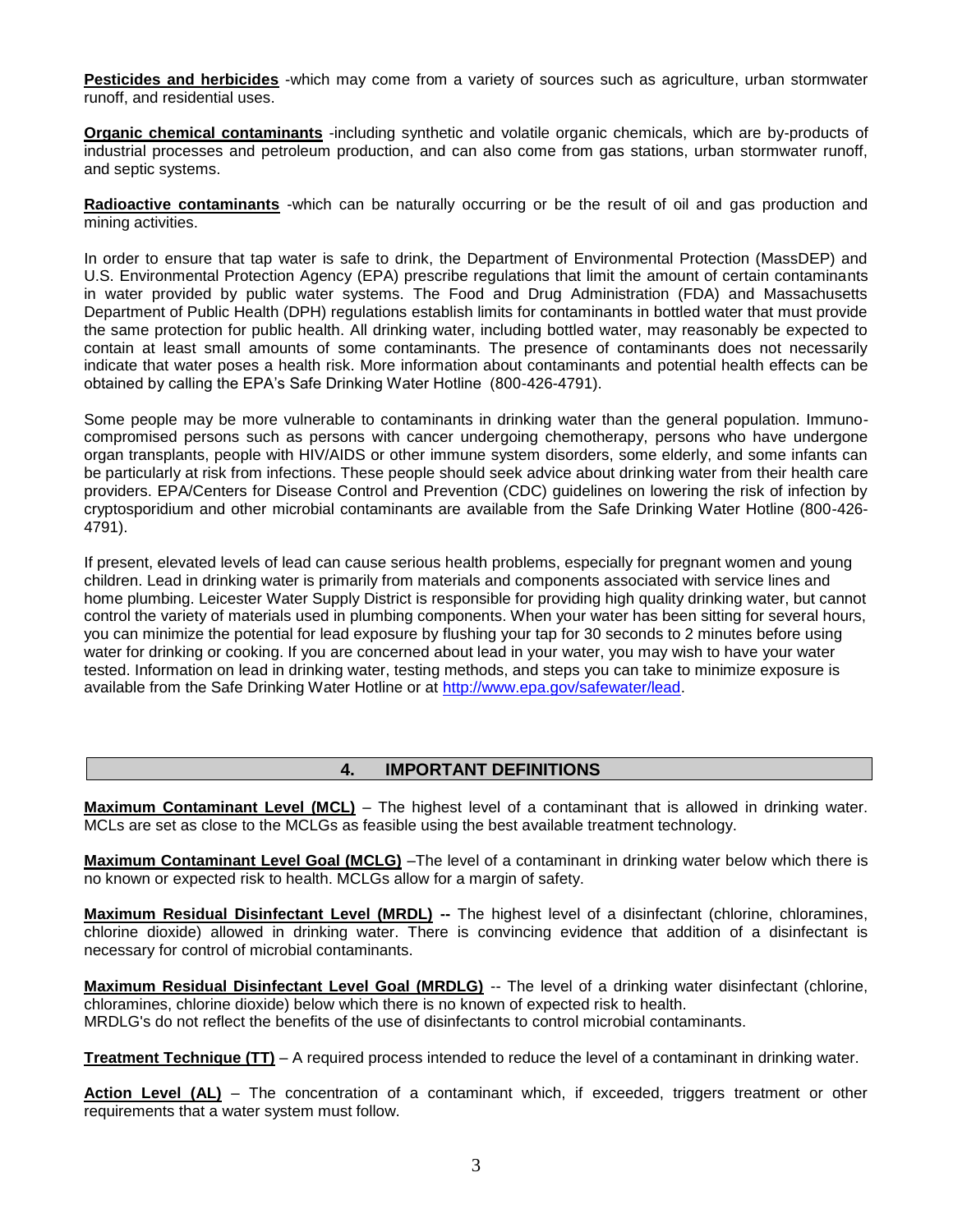**90th Percentile** – Out of every 10 homes sampled, 9 were at or below this level.

**Variances and Exemptions** – State or EPA permission not to meet an MCL or a treatment technique under certain conditions.

- ppm = parts per million, or milligrams per liter  $(mq/l)$
- $ppb = parts per billion, or micrograms per liter (uq/l)$
- $ppt = parts per trillion, or nanograms per liter$
- $pCi/1$  = picocuries per liter (a measure of radioactivity)
- NTU = Nephelometric Turbidity Units
- $ND = Not Detection$
- $N/A$  = Not Applicable

mrem/year = millimrems per year (a measure of radiation absorbed by the body)

**Secondary Maximum Contaminant Level (SMCL)** – These standards are developed to protect the aesthetic qualities of drinking water and are not health based.

**Massachusetts Office of Research and Standards Guideline (ORSG)** – This is the concentration of a chemical in drinking water, at or below which, adverse health effects are unlikely to occur after chronic (lifetime) exposure. If exceeded, it serves as an indicator of the potential need for further action.

# **5. WATER QUALITY TESTING RESULTS**

### **What Does This Data Represent?**

The water quality information presented in the table(s) is from the most recent round of testing done in accordance with the regulations. All data shown was collected during the last calendar year unless otherwise noted in the table(s).

|                 | Date(s)<br>Collected | 90 <sup>TH</sup><br>percentile | Action<br>Level | <b>MCLG</b> | $#$ of sites<br>sampled | # of sites above<br><b>Action Level</b> | Possible Source of Contamination                                                                                |
|-----------------|----------------------|--------------------------------|-----------------|-------------|-------------------------|-----------------------------------------|-----------------------------------------------------------------------------------------------------------------|
| Lead<br>(ppb)   | 2010                 | っ                              | 15              | 0           | 10                      |                                         | Corrosion of household<br>plumbing systems; Erosion of<br>natural deposits                                      |
| Copper<br>(ppm) | 2010                 | 0.3                            | 1.3             | 1.3         | 10                      |                                         | Corrosion of household<br>plumbing systems; Erosion of<br>natural deposits; Leaching<br>from wood preservatives |

"*If present, elevated levels of lead can cause serious health problems, especially for pregnant women and young children.*  Lead in drinking water is primarily from materials and components associated with service lines and home plumbing. *Leicester Water Supply District is responsible for providing high quality drinking water, but cannot control the variety of materials used in plumbing components. When your water has been sitting for several hours, you can minimize the potential for lead exposure by flushing your tap for 30 seconds to 2 minutes before using water for drinking or cooking. If you are concerned about lead in your water, you may wish to have your water tested. Information on lead in drinking water, testing methods, and steps you can take to minimize exposure is available from the Safe Drinking Water Hotline or at [http://www.epa.gov/safewater/lead.](http://www.epa.gov/safewater/lead)"* 

|                       | Highest # Positive<br>in a month | <b>MCL</b> | <b>MCLG</b> | Violation<br>(Y/N) | Possible Source of Contamination     |
|-----------------------|----------------------------------|------------|-------------|--------------------|--------------------------------------|
| <b>Total Coliform</b> |                                  |            |             | $\lambda$          | Naturally present in the environment |
|                       |                                  |            |             |                    |                                      |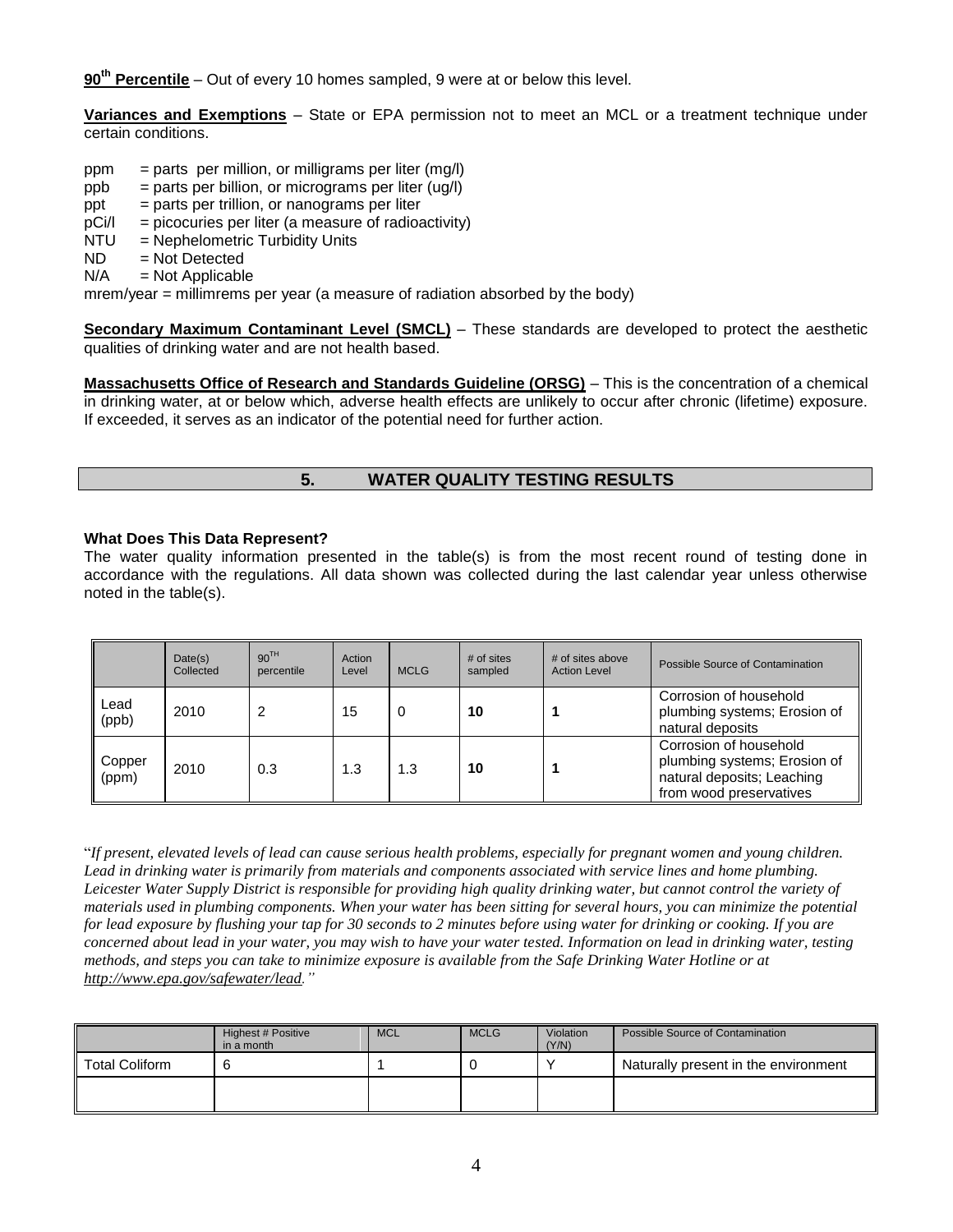| <b>Regulated Contaminant</b>  | Date(s)<br>Collected                         | <b>Highest Result or</b><br><b>Highest Running</b><br>Average<br>Detected | Range<br>Detected  | <b>MCL</b> | MCLG or<br><b>MRDLG</b> | Violation<br>(Y/N) | Possible Source(s) of<br>Contamination                                                                                                             |  |  |
|-------------------------------|----------------------------------------------|---------------------------------------------------------------------------|--------------------|------------|-------------------------|--------------------|----------------------------------------------------------------------------------------------------------------------------------------------------|--|--|
| <b>Inorganic Contaminants</b> |                                              |                                                                           |                    |            |                         |                    |                                                                                                                                                    |  |  |
| Antimony (ppb)                | 6/14/2011                                    | <b>ND</b>                                                                 |                    | 6          | 6                       |                    | Discharge from fire<br>retardants; ceramics;<br>electronics; solder                                                                                |  |  |
| <b>Rock Well #2 (02G)</b>     |                                              |                                                                           |                    |            |                         |                    |                                                                                                                                                    |  |  |
| Arsenic (ppb)                 | 1/10/12<br>5/3/12<br>8/14/12<br>11/15/12     | <b>ND</b>                                                                 |                    | 10         |                         |                    | Erosion of natural<br>deposits; runoff from<br>orchards; runoff from<br>glass and electronics<br>production wastes                                 |  |  |
| <b>Rock Well #3 (03G)</b>     |                                              |                                                                           |                    |            |                         |                    |                                                                                                                                                    |  |  |
| Arsenic (ppb)                 | 1/10/12<br>5/3/12<br>8/14/12<br>11/9/12      | <b>ND</b><br><b>ND</b><br>0.012<br>0.014                                  | $0.012 -$<br>0.014 | 10         |                         | Y                  | Erosion of natural<br>deposits; runoff from<br>orchards; runoff from<br>glass and electronics<br>production wastes                                 |  |  |
| Rock Well #5 (06G)            |                                              |                                                                           |                    |            |                         |                    |                                                                                                                                                    |  |  |
| Arsenic (ppb)                 | 1/10/2012<br>5/3/2012<br>8/14/12<br>11/13/12 | <b>ND</b>                                                                 |                    | 10         |                         |                    | Erosion of natural<br>deposits; runoff from<br>orchards; runoff from<br>glass and electronics<br>production wastes                                 |  |  |
| Barium (ppm)                  | 6/14/2011                                    | <b>ND</b>                                                                 |                    | 2          | $\overline{c}$          |                    | Discharge of drilling<br>wastes; discharge from<br>metal refineries; erosion<br>of natural deposits                                                |  |  |
| Beryllium (ppb)               | 6/14/2011                                    | <b>ND</b>                                                                 |                    | 4          | 4                       |                    | Discharge from electrical,<br>aerospace, and defense<br>industries: erosion of<br>natural deposits                                                 |  |  |
| Cadmium (ppb)                 | 6/14/2011                                    | <b>ND</b>                                                                 |                    | 5          | 5                       |                    | Corrosion of galvanized<br>pipes; erosion of natural<br>deposits; discharge from<br>metal refineries: runoff<br>from waste batteries and<br>paints |  |  |
| Chromium (ppb)                | 6/14/2011                                    | <b>ND</b>                                                                 |                    | 100        | 100                     |                    | Discharge from pulp mills;<br>erosion of natural<br>deposits                                                                                       |  |  |
| Cyanide (ppb)                 | 6/14/2011                                    | <b>ND</b>                                                                 |                    | 200        | 200                     |                    | Discharge from metal<br>factories; discharge from<br>plastic and fertilizer<br>factories                                                           |  |  |
| Fluoride (ppm) $\blacksquare$ | 6/14/2011                                    | 0.54                                                                      |                    | 4          | 4                       |                    | Erosion of natural<br>deposits; water additive<br>which promotes strong<br>teeth; discharge from<br>fertilizer and aluminum<br>factories           |  |  |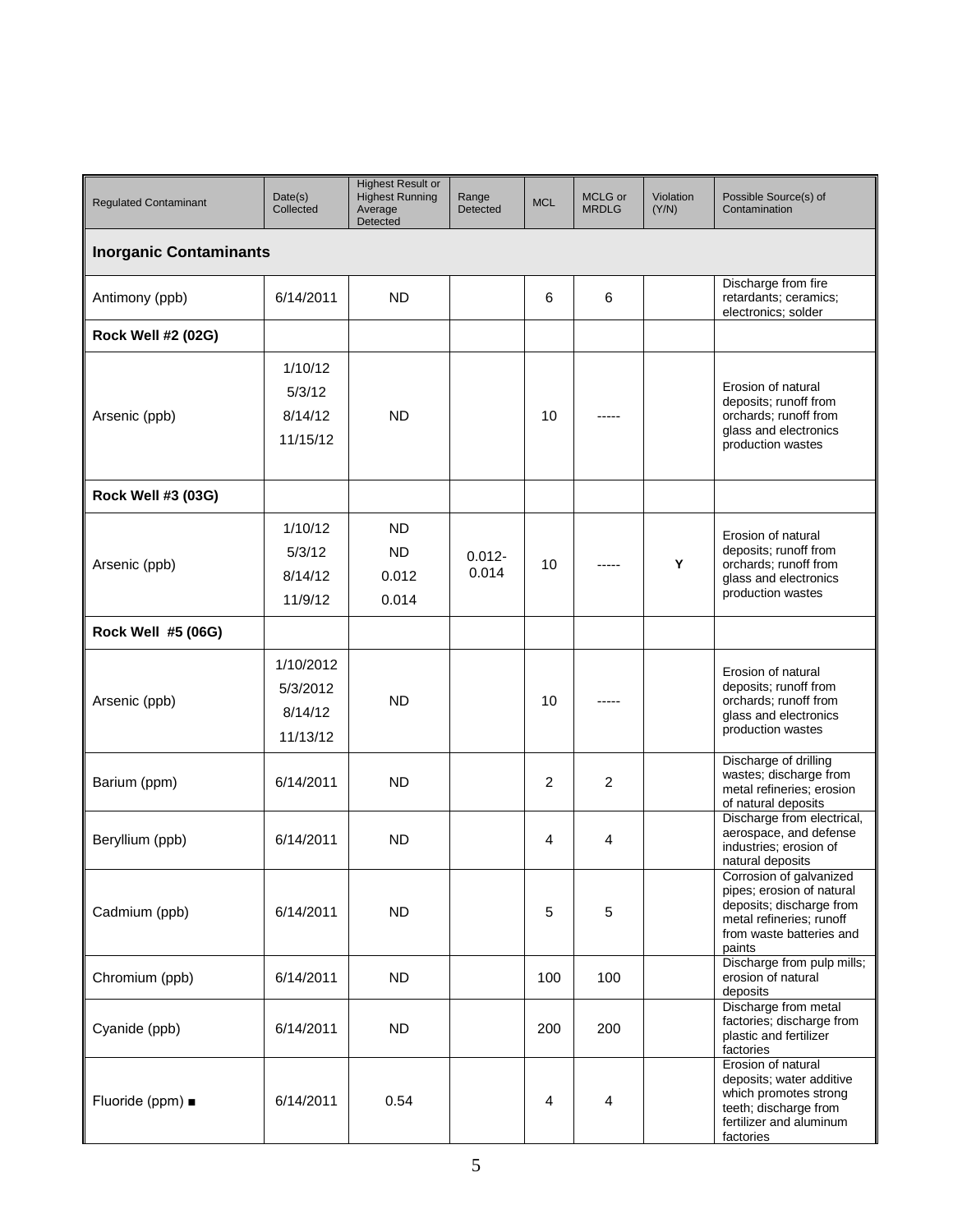| <b>Regulated Contaminant</b>                | Date(s)<br>Collected | <b>Highest Result or</b><br><b>Highest Running</b><br>Average<br>Detected | Range<br><b>Detected</b> | <b>MCL</b>             | MCLG or<br><b>MRDLG</b> | Violation<br>(Y/N) | Possible Source(s) of<br>Contamination                                                                                        |
|---------------------------------------------|----------------------|---------------------------------------------------------------------------|--------------------------|------------------------|-------------------------|--------------------|-------------------------------------------------------------------------------------------------------------------------------|
| Mercury (ppb)                               | 6/14/2011            | <b>ND</b>                                                                 |                          | 2                      | $\overline{2}$          |                    | Erosion of natural<br>deposits; discharge from<br>refineries and factories;<br>runoff from landfills; runoff<br>from cropland |
| Nitrate (ppm)                               | 5/11/2012            | 2.1                                                                       | $ND-2.1$                 | 10                     | 10                      |                    | Runoff from fertilizer use;<br>leaching from septic<br>tanks; sewage; erosion of<br>natural deposits                          |
| Nitrite (ppm)                               | 5/11/2012            | <b>ND</b>                                                                 | <b>ND</b>                | 1                      | 1                       |                    | Runoff from fertilizer use;<br>leaching from septic<br>tanks; sewage; erosion of<br>natural deposits                          |
| Perchlorate                                 | 8/14/2012            | <b>ND</b>                                                                 | <b>ND</b>                | 2                      | N/A                     |                    | Rocket propellants,<br>fireworks, munitions,<br>flares, blasting agents                                                       |
| <b>Volatile Organic Contaminants</b>        |                      |                                                                           |                          |                        |                         |                    |                                                                                                                               |
| Benzene (ppb)                               | 1/10/2012            | <b>ND</b>                                                                 | ND                       | 5                      | 0                       |                    | Discharge from factories;<br>leaching from gas storage<br>tanks and landfills                                                 |
| Carbon tetrachloride (ppb)                  | 1/10/2012            | <b>ND</b>                                                                 | ND                       | 5                      | $\mathbf 0$             |                    | Discharge from chemical<br>plants and other industrial<br>activities                                                          |
| 1,2-Dichloroethane (ppb)                    | 1/10/2012            | <b>ND</b>                                                                 | <b>ND</b>                | 5                      | 0                       |                    | Discharge from industrial<br>chemical factories                                                                               |
| 1,1-Dichloroethylene<br>(ppb)               | 1/10/2012            | <b>ND</b>                                                                 | ND                       | $\overline{7}$         | $\overline{7}$          |                    | Discharge from industrial<br>chemical factories                                                                               |
| cis-1,2-Dichloroethylene<br>(ppb)           | 1/10/2012            | <b>ND</b>                                                                 | ND                       | 70                     | 70                      |                    | Breakdown product of<br>trichloroethylene and<br>tetrachloroethylene                                                          |
| $trans-1,2-$<br>Dichloroethylene (ppb)      | 1/10/2012            | <b>ND</b>                                                                 | <b>ND</b>                | 100                    | 100                     |                    | Discharge from industrial<br>chemical factories                                                                               |
| Dichloromethane (ppb)                       | 1/10/2012            | <b>ND</b>                                                                 | <b>ND</b>                | 5                      | 0                       |                    | Discharge from<br>pharmaceutical and<br>chemical factories                                                                    |
| 1,2-Dichloropropane (ppb)                   | 1/10/2012            | <b>ND</b>                                                                 | <b>ND</b>                | 5                      | 0                       |                    | Discharge from industrial<br>chemical factories                                                                               |
| Ethylbenzene (ppb)                          | 1/10/2012            | <b>ND</b>                                                                 | ND.                      | 700                    | 700                     |                    | Leaks and spills from<br>gasoline and petroleum<br>storage tanks                                                              |
| MTBE - Methyl Tertiary<br>Butyl Ether (ppb) | 1/10/2012            | <b>ND</b>                                                                 | <b>ND</b>                | <b>ORS</b><br>GL<br>70 |                         |                    | Fuel additive; leaks and<br>spills from gasoline<br>storage tanks                                                             |
| Styrene (ppb)                               | 1/10/2012            | <b>ND</b>                                                                 | <b>ND</b>                | 100                    | 100                     |                    | Discharge from rubber<br>and plastic factories;<br>leaching from landfills                                                    |
| Tetrachloroethylene<br>(PCE) (ppb)          | 1/10/2012            | <b>ND</b>                                                                 | ND.                      | 5                      | $\mathbf 0$             |                    | Discharge from factories<br>and dry cleaners; residual<br>of vinyl-lined water mains                                          |
| 1,2,4-Triclorobenzene<br>(ppb)              | 1/10/2012            | <b>ND</b>                                                                 | <b>ND</b>                | 70                     | 70                      |                    | Discharge from textile-<br>finishing factories                                                                                |
| 1,1,1-Trichloroethane<br>(ppb)              | 1/10/2012            | <b>ND</b>                                                                 | ND.                      | 200                    | 200                     |                    | Discharge from use in<br>septic system cleaners                                                                               |
| 1,1,2-Trichloroethane<br>(ppb)              | 1/10/2012            | <b>ND</b>                                                                 | <b>ND</b>                | 5                      | 3                       |                    | Discharge from industrial<br>chemical factories                                                                               |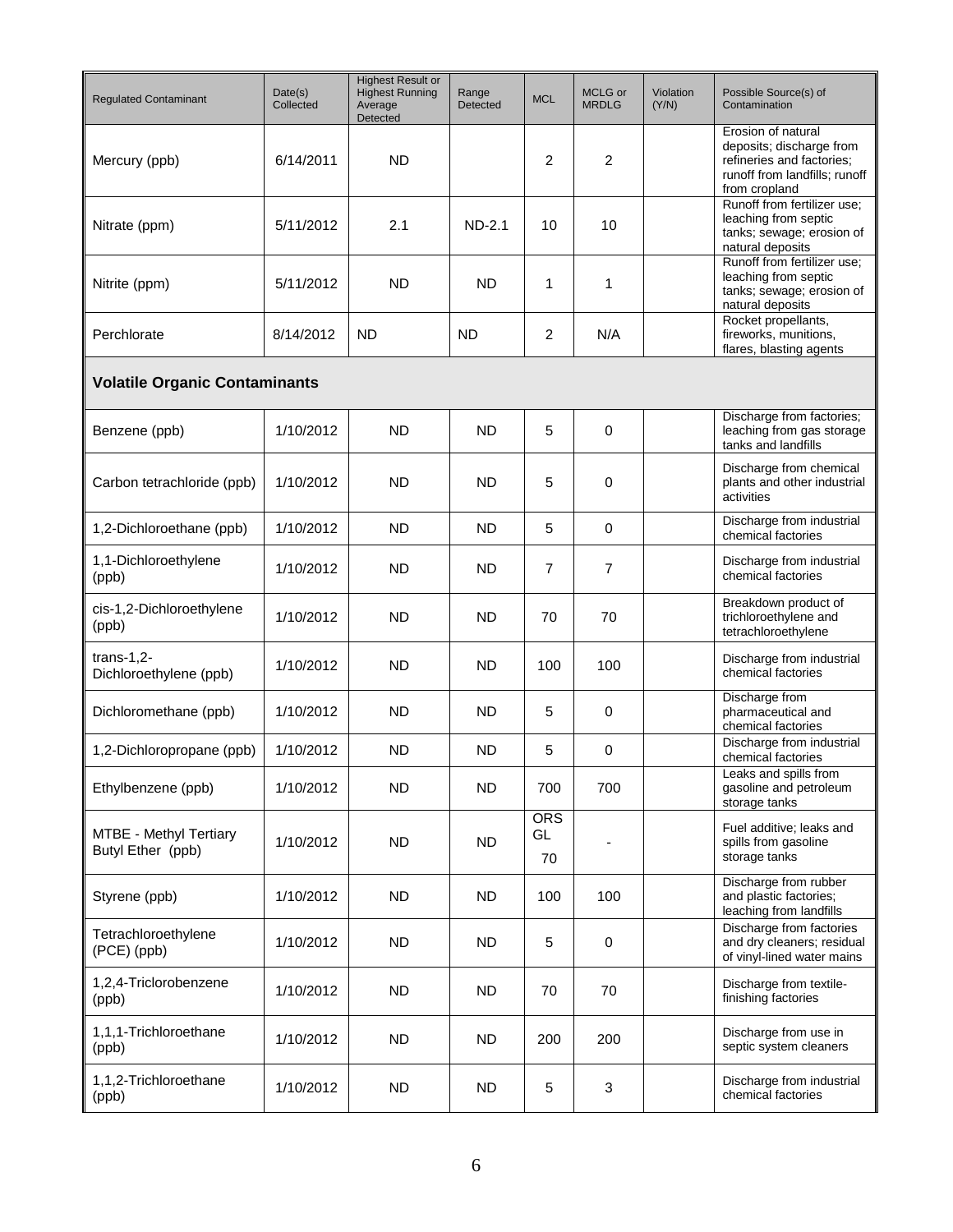| <b>Regulated Contaminant</b>                  | Date(s)<br>Collected | <b>Highest Result or</b><br><b>Highest Running</b><br>Average<br>Detected | Range<br>Detected | <b>MCL</b>     | MCLG or<br><b>MRDLG</b> | Violation<br>(Y/N) | Possible Source(s) of<br>Contamination                                                                  |  |  |  |
|-----------------------------------------------|----------------------|---------------------------------------------------------------------------|-------------------|----------------|-------------------------|--------------------|---------------------------------------------------------------------------------------------------------|--|--|--|
| Trichloroethylene (TCE)<br>(ppb)              | 1/10/2012            | <b>ND</b>                                                                 | <b>ND</b>         | 5              | 0                       |                    | Discharge from metal<br>degreasing sites and<br>other factories                                         |  |  |  |
| Toluene (ppm)                                 | 1/10/2012            | <b>ND</b>                                                                 | <b>ND</b>         | 1              | 1                       |                    | Leaks and spills from<br>gasoline and petroleum<br>storage tanks; discharge<br>from petroleum factories |  |  |  |
| <b>Radioactive Contaminants</b>               |                      |                                                                           |                   |                |                         |                    |                                                                                                         |  |  |  |
| Gross Alpha (pCi/l)<br>(minus uranium)        | 5/3/2012             | 0.43                                                                      |                   | 15             | 0                       |                    | Erosion of natural<br>deposits                                                                          |  |  |  |
| Radium 226 & 228 (pCi/L)<br>(combined values) | 1/10/2012            | 0                                                                         |                   | 5              | 0                       |                    | Erosion of natural<br>deposits                                                                          |  |  |  |
| Uranium (ppb)                                 | 8/14/2012            | <b>ND</b>                                                                 |                   | 30             | 0                       |                    | Erosion of natural<br>deposits                                                                          |  |  |  |
| <b>Synthetic Organic Contaminants</b>         |                      |                                                                           |                   |                |                         |                    |                                                                                                         |  |  |  |
| $2,4-D$ (ppb)                                 | 5/3/2012             | <b>ND</b>                                                                 |                   | 70             | 70                      |                    | Runoff from herbicide<br>used on row crops                                                              |  |  |  |
| 2,4,5-TP (Silvex) (ppb)                       | 5/3/2012             | <b>ND</b>                                                                 |                   | 50             | 50                      |                    | Residue of banned<br>herbicide                                                                          |  |  |  |
| Alachlor (ppb)                                | 5/3/2012             | <b>ND</b>                                                                 |                   | 2              | $\mathbf 0$             |                    | Runoff from herbicide<br>used on row crops                                                              |  |  |  |
| Atrazine (ppb)                                | 5/3/2012             | <b>ND</b>                                                                 |                   | 3              | 3                       |                    | Runoff from herbicide<br>used on row crops                                                              |  |  |  |
| Benzo(a)pyrene (ppt)                          | 5/3/2012             | <b>ND</b>                                                                 |                   | 200            | 0                       |                    | Leaching from linings of<br>water storage tanks and<br>distribution lines                               |  |  |  |
| Carbofuran (ppb)                              | 5/3/2012             | <b>ND</b>                                                                 |                   | 40             | 40                      |                    | Leaching of soil fumigant<br>used on rice and alfalfa                                                   |  |  |  |
| Chlordane (ppb)                               | 5/3/2012             | <b>ND</b>                                                                 |                   | 2              | 0                       |                    | Residue of banned<br>termiticide                                                                        |  |  |  |
| Dalapon (ppb)                                 | 5/3/2012             | <b>ND</b>                                                                 |                   | 200            | 200                     |                    | Runoff from herbicide<br>used on rights of way                                                          |  |  |  |
| Di (2-ethylhexyl) adipate<br>(ppb)            | 5/3/2012             | <b>ND</b>                                                                 |                   | 400            | 400                     |                    | Discharge from chemical<br>factories                                                                    |  |  |  |
| Di (2-ethylhexyl) phthalate<br>(ppb)          | 5/3/2012             | $\overline{ND}$                                                           |                   | 6              | 0                       |                    | Discharge from rubber<br>and chemical factories                                                         |  |  |  |
| Dibromochloropropane<br>(DBCP) (ppt)          | 5/3/2012             | <b>ND</b>                                                                 |                   | 200            | $\mathbf 0$             |                    | Runoff/leaching from soil<br>fumigant used on<br>soybeans, cotton, and<br>orchards                      |  |  |  |
| Dinoseb (ppb)                                 | 5/3/2012             | <b>ND</b>                                                                 |                   | $\overline{7}$ | $\overline{7}$          |                    | Runoff from herbicide<br>used on soybeans and<br>vegetables                                             |  |  |  |
| Endrin (ppb)                                  | 5/3/2012             | <b>ND</b>                                                                 |                   | $\overline{2}$ | $\overline{2}$          |                    | Residue of banned<br>insecticide                                                                        |  |  |  |
| Epichlorohydrin                               | 5/3/2012             | $\overline{ND}$                                                           |                   | $TT=1$<br>%    | 0                       |                    | Discharge from industrial<br>chemical factories; an<br>impurity of some water<br>treatment chemicals    |  |  |  |
| Ethylene dibromide (EDB)<br>(ppt)             | 5/3/2012             | <b>ND</b>                                                                 |                   | 20             | $\mathbf 0$             |                    | Residue of leaded<br>gasoline or runoff from<br>soil fumigant used on<br>tobacco or strawberries        |  |  |  |
| Heptachlor (ppt)                              | 5/3/2012             | <b>ND</b>                                                                 |                   | 400            | $\mathbf 0$             |                    | Residue of banned<br>pesticide                                                                          |  |  |  |
| Heptachlor epoxide (ppt)                      | 5/3/2012             | <b>ND</b>                                                                 |                   | 200            | $\pmb{0}$               |                    | Breakdown of heptachlor                                                                                 |  |  |  |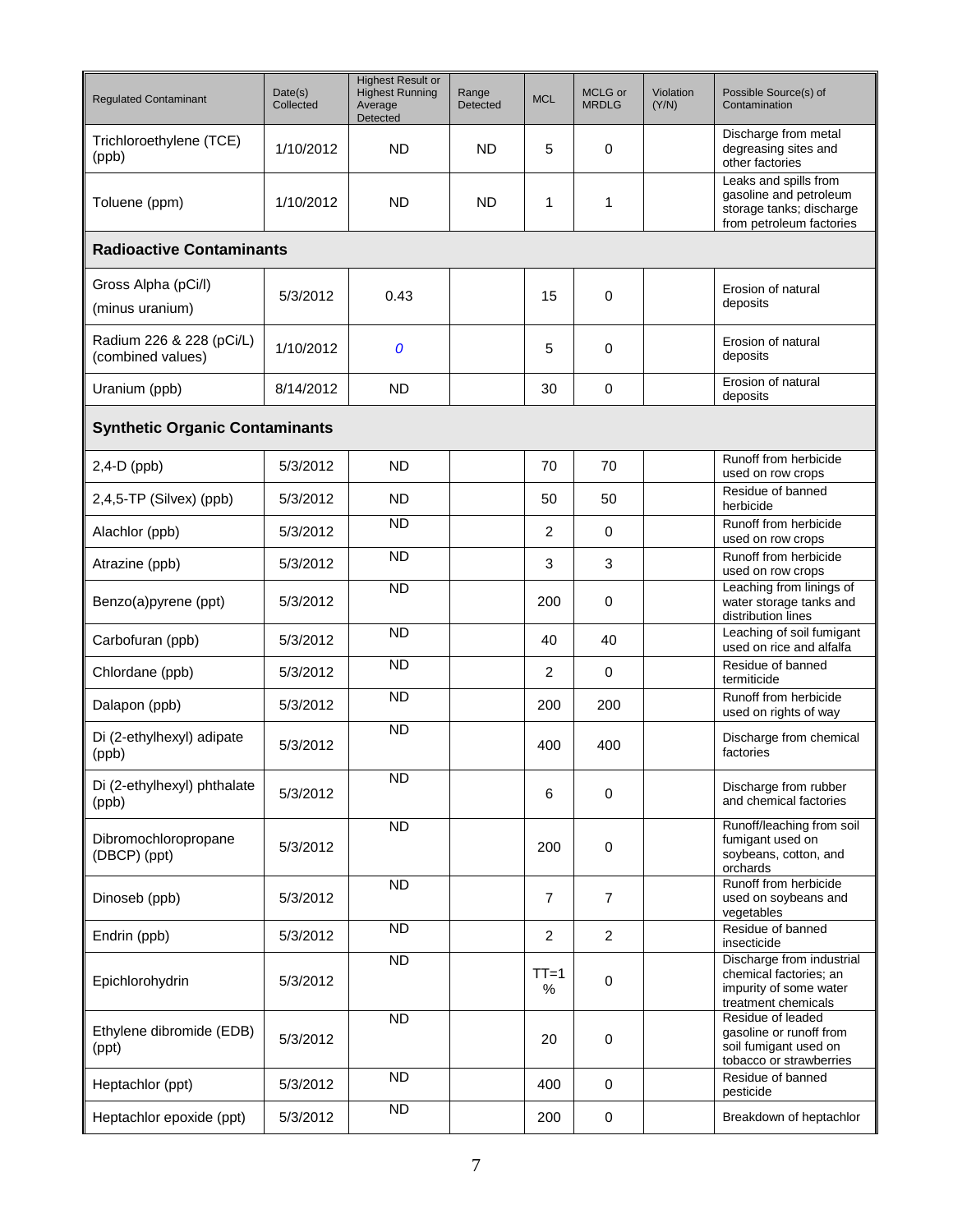| <b>Regulated Contaminant</b>                      | Date(s)<br>Collected | <b>Highest Result or</b><br><b>Highest Running</b><br>Average<br>Detected | Range<br>Detected | <b>MCL</b> | MCLG or<br><b>MRDLG</b> | Violation<br>(Y/N) | Possible Source(s) of<br>Contamination                                                                            |  |
|---------------------------------------------------|----------------------|---------------------------------------------------------------------------|-------------------|------------|-------------------------|--------------------|-------------------------------------------------------------------------------------------------------------------|--|
| Hexachlorobenzene (ppb)                           | 5/3/2012             | <b>ND</b>                                                                 |                   | 1          | 0                       |                    | Discharge from metal<br>refineries and agricultural<br>chemical factories                                         |  |
| Hexachlorocyclopentadie<br>ne (ppb)               | 5/3/2012             | <b>ND</b>                                                                 |                   | 50         | 50                      |                    | Discharge from chemical<br>factories                                                                              |  |
| Lindane (ppt)                                     | 5/3/2012             | $\overline{ND}$                                                           |                   | 200        | 200                     |                    | Runoff/leaching from<br>insecticide used on cattle.<br>lumber, gardens                                            |  |
| Methoxychlor (ppb)                                | 5/3/2012             | $\overline{ND}$                                                           |                   | 40         | 40                      |                    | Runoff/leaching from<br>insecticide used on fruits,<br>vegetables, alfalfa,<br>livestock                          |  |
| Oxamyl (Vydate) (ppb)                             | 5/3/2012             | <b>ND</b>                                                                 |                   | 200        | 200                     |                    | Runoff/leaching from<br>insecticide used on<br>apples, potatoes and<br>tomatoes                                   |  |
| Polychlorinated biphenyls<br>(PCBs) (ppt)         | 5/3/2012             | <b>ND</b>                                                                 |                   | 500        | $\Omega$                |                    | Runoff from landfills;<br>discharge of waste<br>chemicals; residue of<br>banned use in electrical<br>transformers |  |
| Pentachlorophenol (ppb)                           | 5/3/2012             | <b>ND</b>                                                                 |                   | 1          | $\mathbf 0$             |                    | Discharge from wood<br>preserving factories                                                                       |  |
| Picloram (ppb)                                    | 5/3/2012             | <b>ND</b>                                                                 |                   | 500        | 500                     |                    | Herbicide runoff                                                                                                  |  |
| Simazine (ppb)                                    | 5/3/2012             | <b>ND</b>                                                                 |                   | 4          | 4                       |                    | Herbicide runoff                                                                                                  |  |
| Toxaphene (ppb)                                   | 5/3/2012             | <b>ND</b>                                                                 |                   | 3          | 0                       |                    | Runoff/leaching from<br>insecticide used on cotton<br>and cattle                                                  |  |
| <b>Disinfectants and Disinfection By-Products</b> |                      |                                                                           |                   |            |                         |                    |                                                                                                                   |  |
| <b>Total Trihalomethanes</b><br>(TTHMs) (ppb)     | 8/14/2012            | 0.8                                                                       | $0 - 0.8$         | 80         |                         |                    | Byproduct of drinking<br>water chlorination                                                                       |  |
| Haloacetic Acids (HAA5)<br>(ppb)                  | 8/14/2012            | 0.0                                                                       | Range             | 60         |                         |                    | Byproduct of drinking<br>water disinfection                                                                       |  |
| Chlorine (ppm)<br>(free, total or combined)       | <b>Monthly</b>       | 0.10                                                                      | $0 - 0.10$        | 4          | 4                       |                    | Water additive used to<br>control microbes                                                                        |  |

■ Fluoride also has a secondary contaminant level (SMCL) of 2 ppm.

▲The MCL for beta particles is 4 mrem/year. EPA considers 50 pCi/L to be the level of concern for beta particles.

Unregulated contaminants are those for which there are no established drinking water standards. The purpose of unregulated contaminant monitoring is to assist regulatory agencies in determining their occurrence in drinking water and whether future regulation is warranted.

| Unregulated and<br><b>Secondary Contaminants</b> | Date(s)<br>Collected | Result or<br>Range<br>Detected | Average<br>Detected | <b>SMCL</b> | <b>ORSG</b>                         | Possible Source                                      |  |  |
|--------------------------------------------------|----------------------|--------------------------------|---------------------|-------------|-------------------------------------|------------------------------------------------------|--|--|
| <b>Radiological Contaminants</b>                 |                      |                                |                     |             |                                     |                                                      |  |  |
| Radon (pCi/L)                                    | 5/3/2012             | < 100                          |                     | ----        | 10.000                              | Natural sources                                      |  |  |
| <b>Secondary Contaminants</b>                    |                      |                                |                     |             |                                     |                                                      |  |  |
| Iron (ppb)                                       | 5/3/2012             | <b>ND-.067</b>                 |                     | 300         | ---                                 | Naturally occurring, corrosion of cast<br>iron pipes |  |  |
| Manganese* (ppb)                                 | 5/3/2012             | ND-<br>0.0036                  |                     | 50          | Health<br>Advisory<br>of 300<br>ppb | Erosion of natural deposits                          |  |  |

\* US EPA has established a lifetime health advisory (HA) value of 300 ppb for manganese to protect against concerns of potential neurological effects, and a one-day and 10-day HA of 1000 ppb for acute exposure.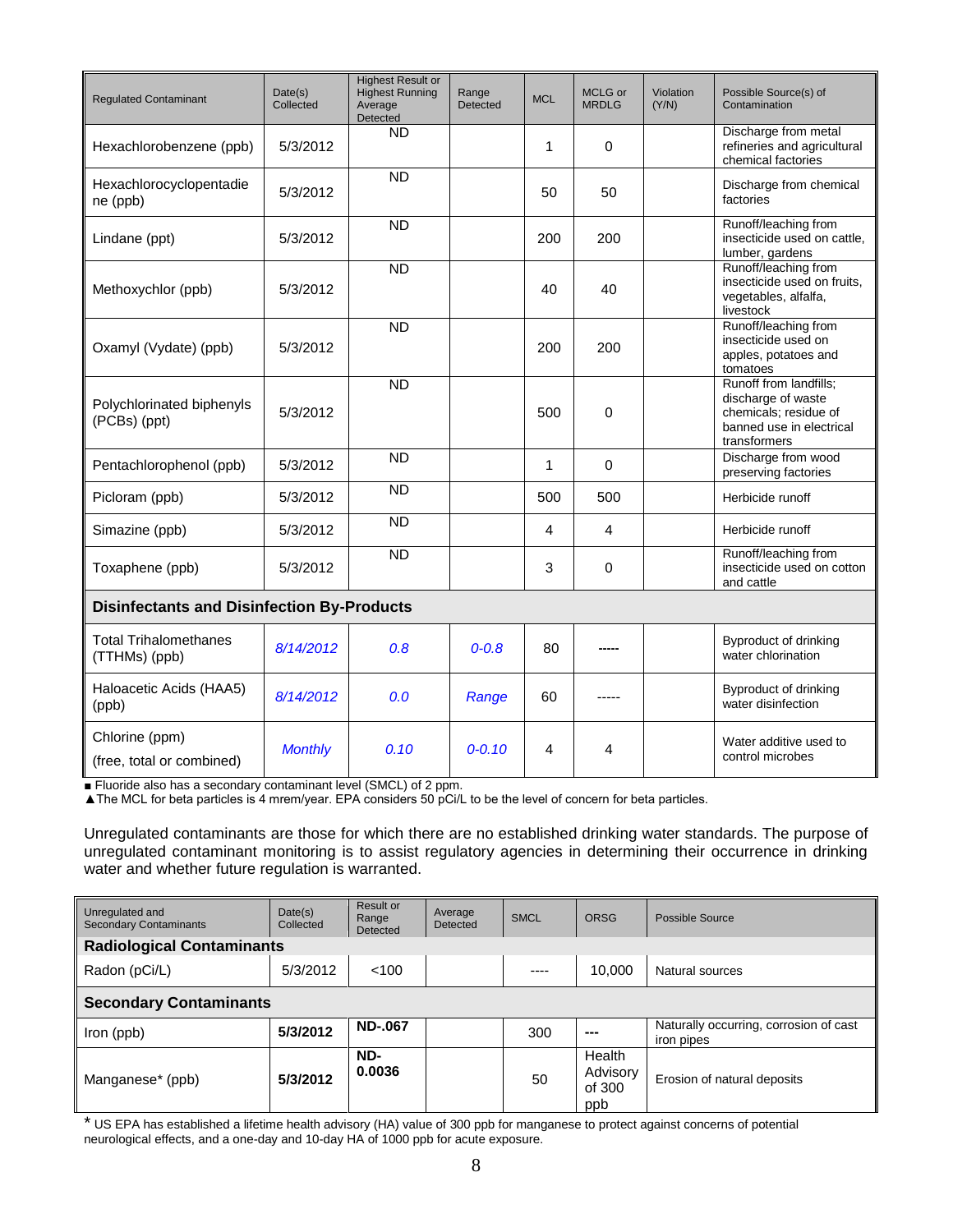# **6. COMPLIANCE WITH DRINKING WATER REGS**

### **Does My Drinking Water Meet Current Health Standards?**

We are committed to providing you with the best water quality available. However some contaminants that were tested last year did not meet all applicable health standards regulated by the state and federal government. Due to contaminant violations of Total Coliform during the period of June 12, 2012 to June 14, 2012.

- We collected additional samples.
- We announced public notification by newspaper, posting notices etc.
- We chlorinated our distribution system
- We continue to chlorinate our system

Arsenic from July 2012 to December 2012 in Well #3 (03G) our system took the following corrective actions.

- We had to change the type of media used due to the existing media not being manufactured anymore.
- Re-generated media that we had and will continue to use in Well #2 (02G) treatment train. Due to about a 10-15% loss during the Re-generation process, not enough media prompted us to look at alternatives.

Our water system and MassDEP monitor and record the effectiveness of actions taken in response to contaminant violations. The health effect statement for this contaminant is listed below.

### **Health Effects Statements**

Total Coliform: Coliforms are bacteria that are naturally present in the environment and are used as an indicator that other potentially harmful bacteria may be present. Coliforms were found in more samples than allowed and this was a warning of potential problems.

Some people who drink water containing arsenic in excess of the MCL over many years could experience skin damage or problems with their circulatory system, and may have an increased risk of getting cancer.

## **7. EDUCATIONAL INFORMATON**

## **Do I Need To Be Concerned About Certain Contaminants Detected In My Water?**

If present, elevated levels of lead can cause serious health problems, especially for pregnant women and young children. Lead in drinking water is primarily from materials and components associated with service lines and home plumbing. LEICESTER WATER SUPPLY DISTRICT is responsible for providing high quality drinking water, but cannot control the variety of materials used in plumbing components. When your water has been sitting for several hours, you can minimize the potential for lead exposure by flushing your tap for 30 seconds to 2 minutes before using water for drinking or cooking. If you are concerned about lead in your water, you may wish to have your water tested. Information on lead in drinking water, testing methods, and steps you can take to minimize exposure is available from the Safe Drinking Water Hotline or at [http://www.epa.gov/safewater/lead.](http://www.epa.gov/safewater/lead)

*Arsenic:* While your drinking water meets EPA's standard for arsenic, it does contain low levels of arsenic. EPA's standard balances the current understanding of arsenic's possible health effects against the cost of removing arsenic from drinking water. EPA continues to research the health effects of low levels of arsenic which is a mineral know to cause cancer in humans at high concentrations and is linked to other health effects such as skin damage and circulatory problems.

# **8. ADDITIONAL INFORMATION**

Preventing backflow is an important part of maintaining a healthy water supply. The Leicester Water Supply District's water distribution system is designed to carry water from the water treatment plant to the consumer.